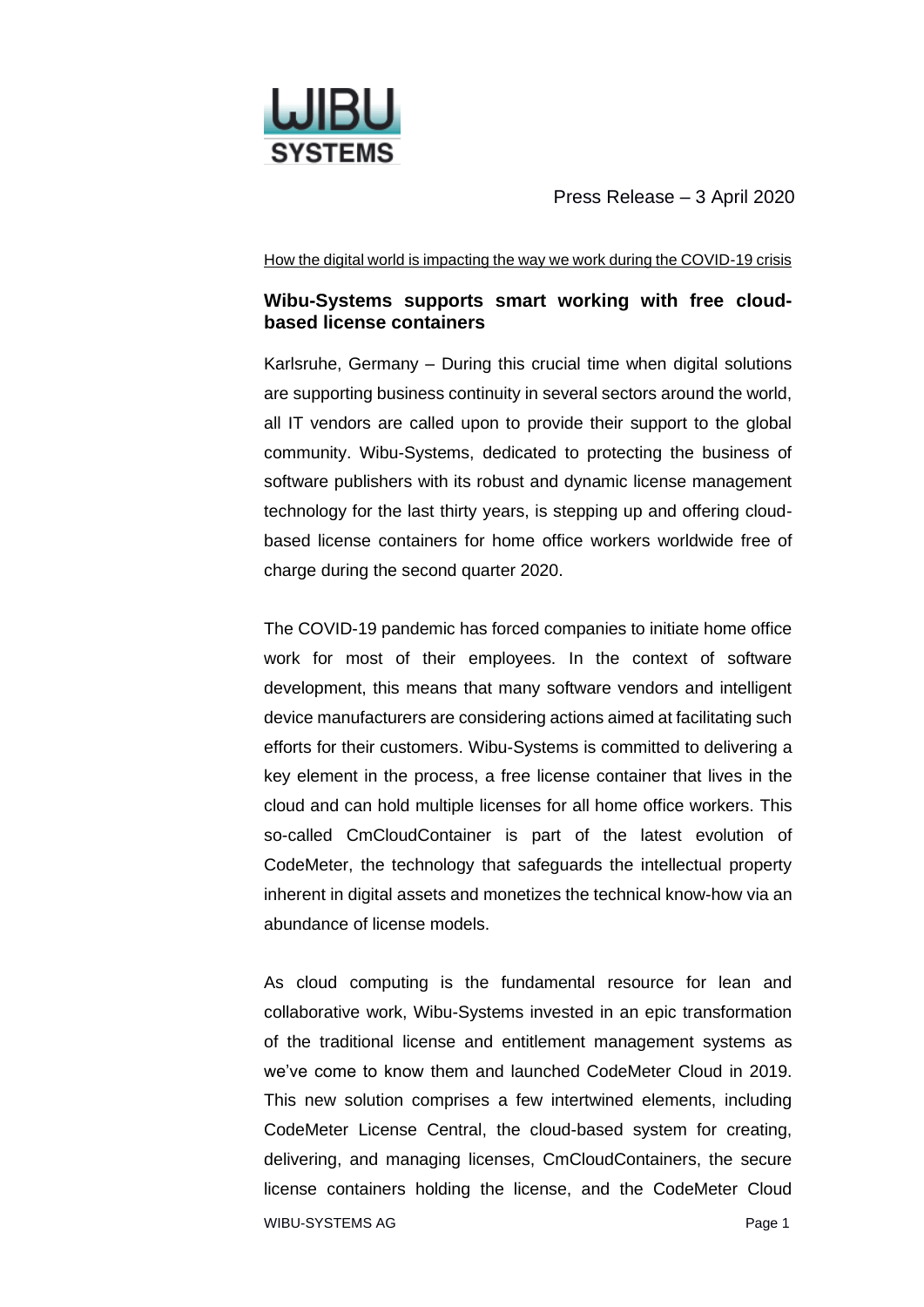

Press Release – 3 April 2020

Server itself, the cloud-based architecture for high availability of the licenses.

A crucial aspect of any cloud-based system is security and CmCloud uses certificate chains to establish trust in the cloud licensing process and the cloud storage environment, while protecting the integrity of the service. CmCloud holds the licenses in a secure web environment, accessible only to those who specifically need it, and manageable only by those authorized to do so.

Oliver Winzenried, CEO and co-founder of Wibu-Systems, was eager to make his personal contribution during the Coronavirus global emergency: "Our business greatly depends on our ability to innovate, and there is no better time than this to spark new ideas and test them immediately. We were already foreseeing a future based on freedom of mobility and online collaboration fully dependent on advanced software and constant connectivity. In the face of the current challenges, we want to help ISVs all over the globe to provide licenses of their software in the cloud that their customers can use from their home office without any special VPN setup."

Wibu-Systems is thus ready to deliver worldwide one free CmCloudContainer to every existing customer and new prospect alike for the entire second quarter of this year. This CmCloudContainer can be used for multiple licenses by home office workers. All those who intend to take advantage of this offer just need to have a copy of CodeMeter Runtime 7.0 or newer and a Firm Security Box for Universal Firm Codes, which is essentially the master dongle software publishers use to create their software licenses. On the home office worker's side, Internet connectivity is a must. The entire setup will be taken care of by Wibu-Systems' team. Interested parties can enroll online at [www.wibu.com/coronavirus.](https://www.wibu.com/coronavirus)